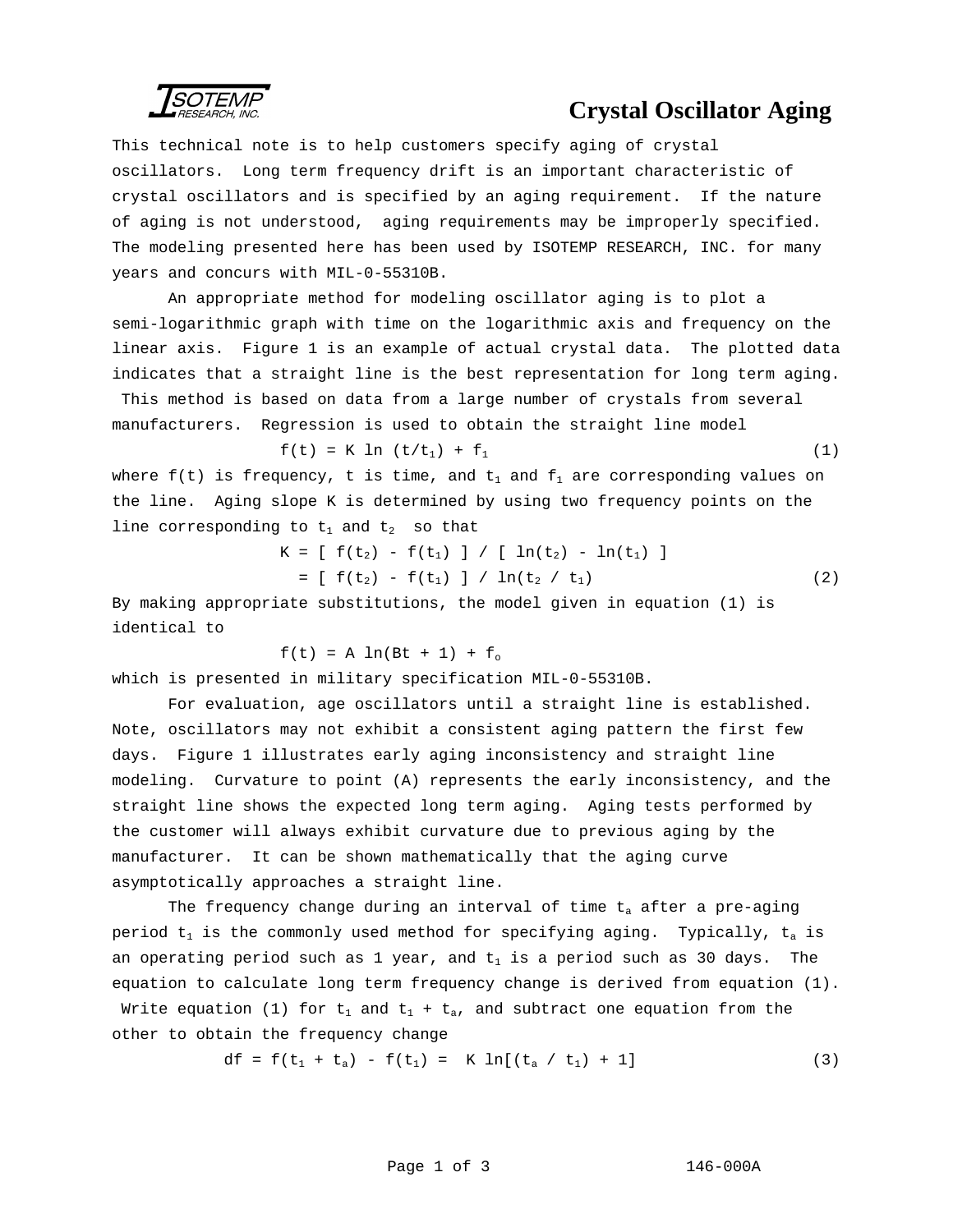

## **Crystal Oscillator Aging**

The daily aging rate may be obtained by differentiating equation (1) to obtain

$$
df(t)/dt = K/t \tag{4}
$$

This relationship allows calculation of a required daily aging rate any time based on an aging slope K.

To apply these equations, refer to figure 1. Using data from the straight line at points (A) and (B) equation (2) yields

 $K = [(-47E-8) - (-17E-8)] / [ln(100 / 20)]$ 

 $= -18.6E-8$ 

To calculate the aging during the first year after day 15 use equation (3) to obtain

```
df / f = (-18.6E-8) ln(365 / 15 + 1)
= -60.2E-8
```
or for 10 years of aging

df / f =  $(-18.6E-8)$  ln(3650/15 + 1)  $= -102E-8$ 

The daily aging rate at day 15 from equation (4) is

df(t) / dt = (-18.6E-8) / 15 = (-1.24E-8) / Day

The required daily aging rate at the end of a given preaging period to meet an aging specification is shown in the following calculations. Suppose a total aging of 3 PPM is specified for 10 years after 30 days preaging. From equation (3)

```
K = 3 / [ \ln (3650 / 30 + 1) ]= 0.624 PPM
```
And from equation (4)

df(t) / dt =  $0.624$  / 30

= 0.0208 PPM / Day

on day 30.

The first example demonstrates that a major portion of aging occurs early in the oscillator's life. Also, a good aging oscillator can have a relatively large daily aging rate early in its operation. ISOTEMP RESEARCH, INC. has many years of experience in making aging evaluations and would be pleased to help you in specifying crystal oscillator aging.